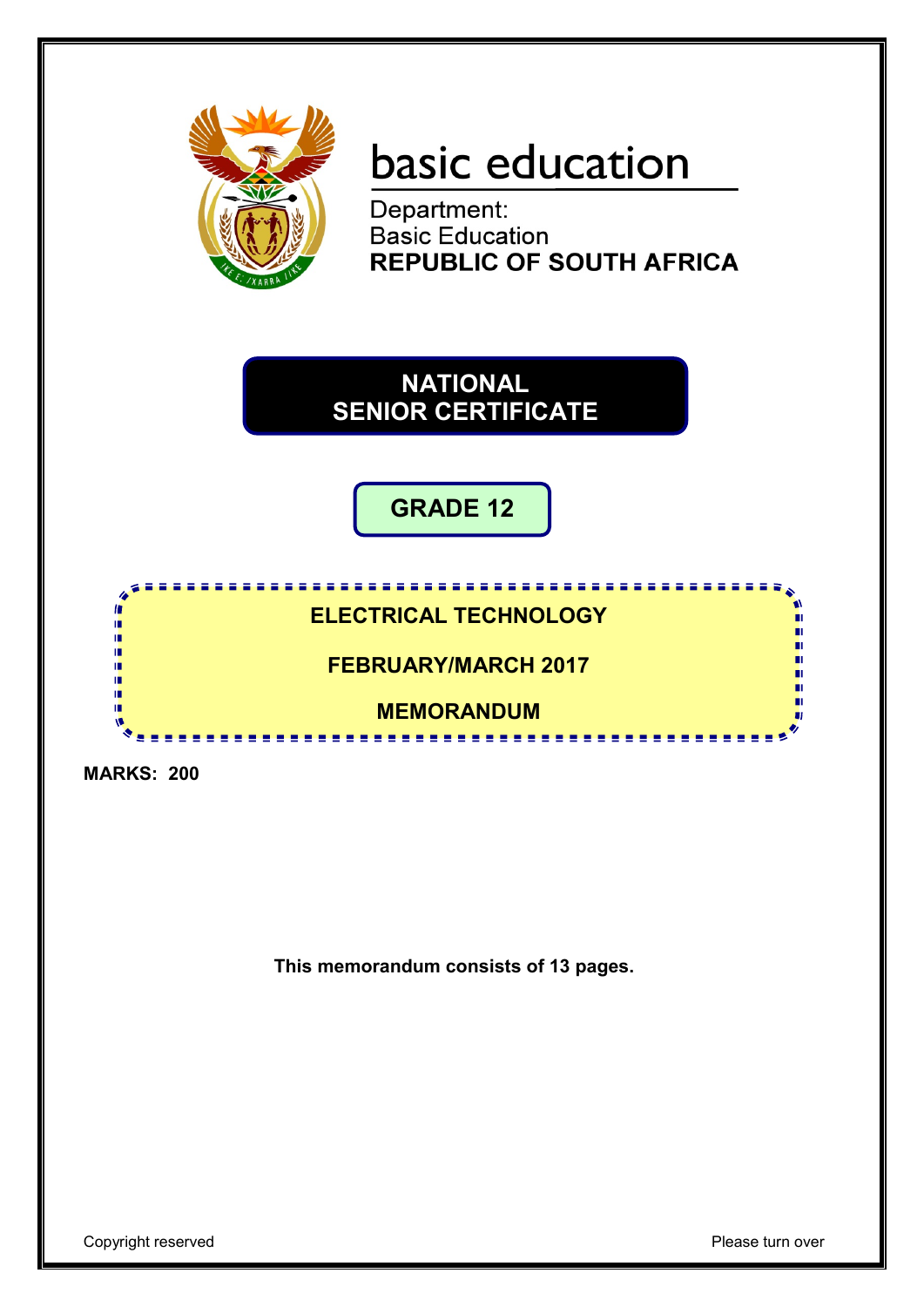#### **INSTRUCTIONS TO MARKERS**

- 1. All questions with multiple answers imply that any relevant, acceptable answer should be considered.
- 2. Calculations:
	- 2.1 All calculations must show the formula/e
	- 2.2 Substitution of values must be done correctly
	- 2.3 All answers MUST contain the correct unit to be considered
	- 2.4 Alternative methods must be considered, provided that the same answer is obtained
	- 2.5 Where an erroneous answer could be carried over to the next step, the first answer will be deemed incorrect. However, should the incorrect answer be carried over correctly, the marker has to recalculate the values, using the incorrect answer from the first calculation. If correctly used, the learner should receive the full marks for subsequent calculations
- 3. The memorandum is only a guide with model answers. Alternative interpretations must be considered, and marked on merit. However, this principle should be applied consistently throughout the marking session at ALL marking centres.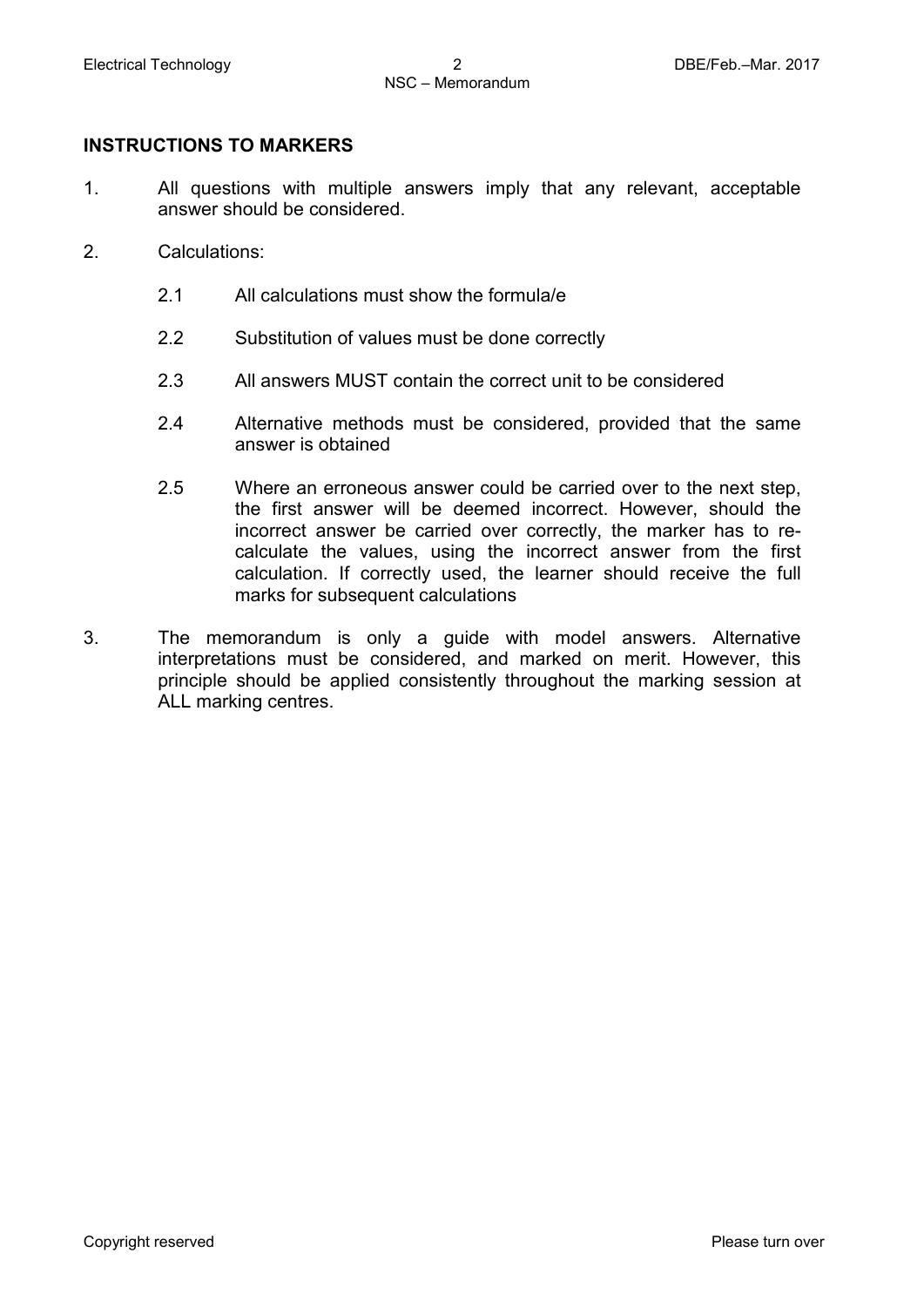### **QUESTION 1: OCCUPATIONAL HEALTH AND SAFETY**

1.1 • Working on a live system with exposed conductors.  $\checkmark$ • Working with portable electric equipment that is not insulated correctly.  $\checkmark$ • Using electrical machines without using the required safety equipment or clothing. (2) 1.2 An unsafe act is the performance of a task or other activity that is conducted in a manner that may threaten the health and/or safety of workers An unsafe condition is a condition in the work place that may cause property  $d$  damage and or injury  $\checkmark$  (2) 1.3 Do not touch the victim with your bare hands until the supply is turned off.  $\checkmark$ Switch off the mains supply. Call a teacher or medical person for help.  $\checkmark$ If the electricity cannot be switched off and the victim is still in contact with it push the wire away with an insulated object.  $\checkmark$  and  $\checkmark$  (4) 1.4 No person may enter or remain in a workplace under the influence of drugs as he may place himself and other persons in danger  $\checkmark$  while operating machinery.  $\checkmark$  (2) **[10] QUESTION 2: THREE-PHASE AC GENERATION** 2.1 2.1.1 The actual power consumed by the load  $(2)$ 2.1.2 The power lost in the form of heat The power lost to overcome the reactive component of the load (2)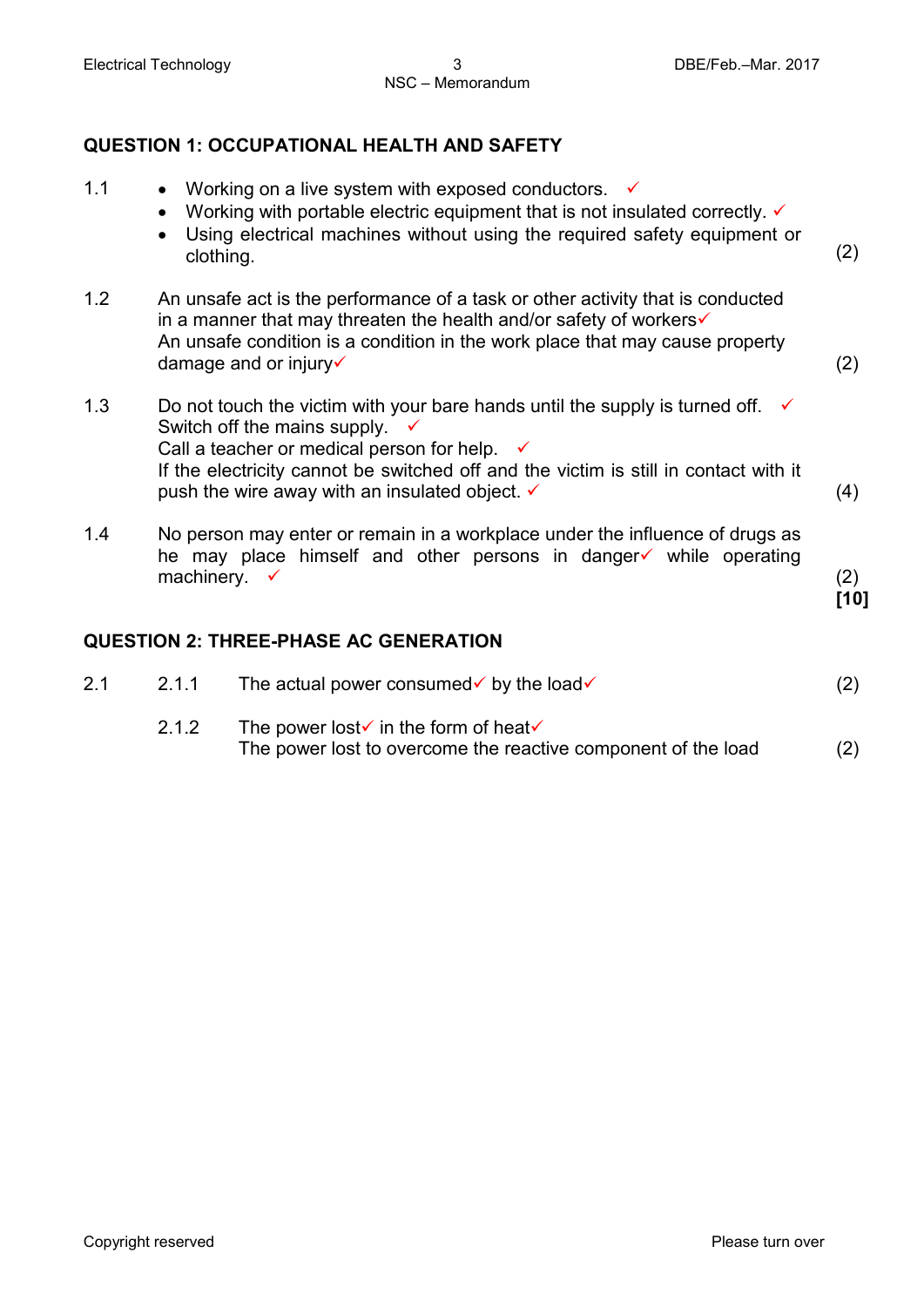

Copyright reserved **Please** turn over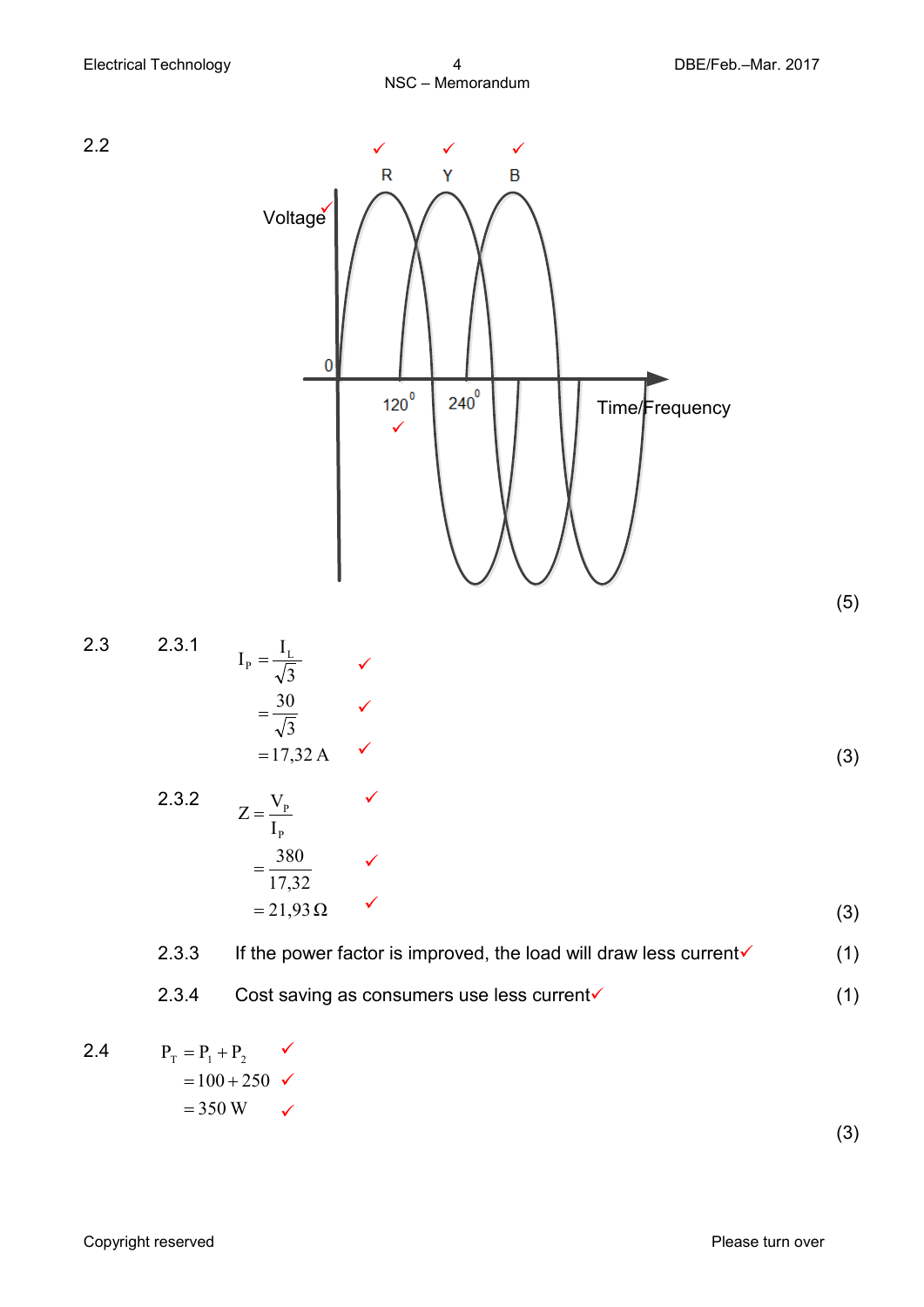#### **QUESTION 3:THREE-PHASE TRANSFORMERS**

| 3.1 | The purpose of the transformer is to step down or step up an AC voltage√                                                                                  | (1) |  |
|-----|-----------------------------------------------------------------------------------------------------------------------------------------------------------|-----|--|
| 3.2 | Air-cooled<br>Water-cooled<br>Oil-cooled                                                                                                                  | (2) |  |
| 3.3 | Distribution system to the end consumer√                                                                                                                  |     |  |
| 3.4 | 3.4.1<br>$I_{LS} = \frac{S}{\sqrt{3}V_{LS}}$<br>$=\frac{25000}{\sqrt{3}\times380}$<br>$= 37,98 A$                                                         | (3) |  |
|     | 3.4.2<br>$I_{LP} = \frac{S}{\sqrt{3}V_{LP}}$<br>$=\frac{25000}{\sqrt{3}\times 6000}$ $\checkmark$<br>$= 2,40 A$                                           | (3) |  |
|     | 3.4.3<br>$I_{ph} = \frac{I_L}{\sqrt{3}}$<br>$=\frac{2,40}{\sqrt{3}}$<br>$= 1,38 A$                                                                        | (3) |  |
|     | 3.4.4<br>$\frac{N_{P}}{N_{P}}=\frac{I_{ph(s)}}{N_{ph(s)}}$<br>$\sqrt{2}$<br>$N_S$ $I_{ph(P)}$<br>$=\frac{37,98}{1,38}$<br>$= 27,5:1$<br>$TR \approx 27:1$ | (3) |  |
| 3.5 | It can serve both single phase and three-phase loads because of the<br>availability of neutral point                                                      | (2) |  |

3.6 Regular maintenance will maintain the efficiency of the transformer $\checkmark$  and increase the lifespan of the transformer To identify and detect any abnormal function of the transformer (2)

**[20]**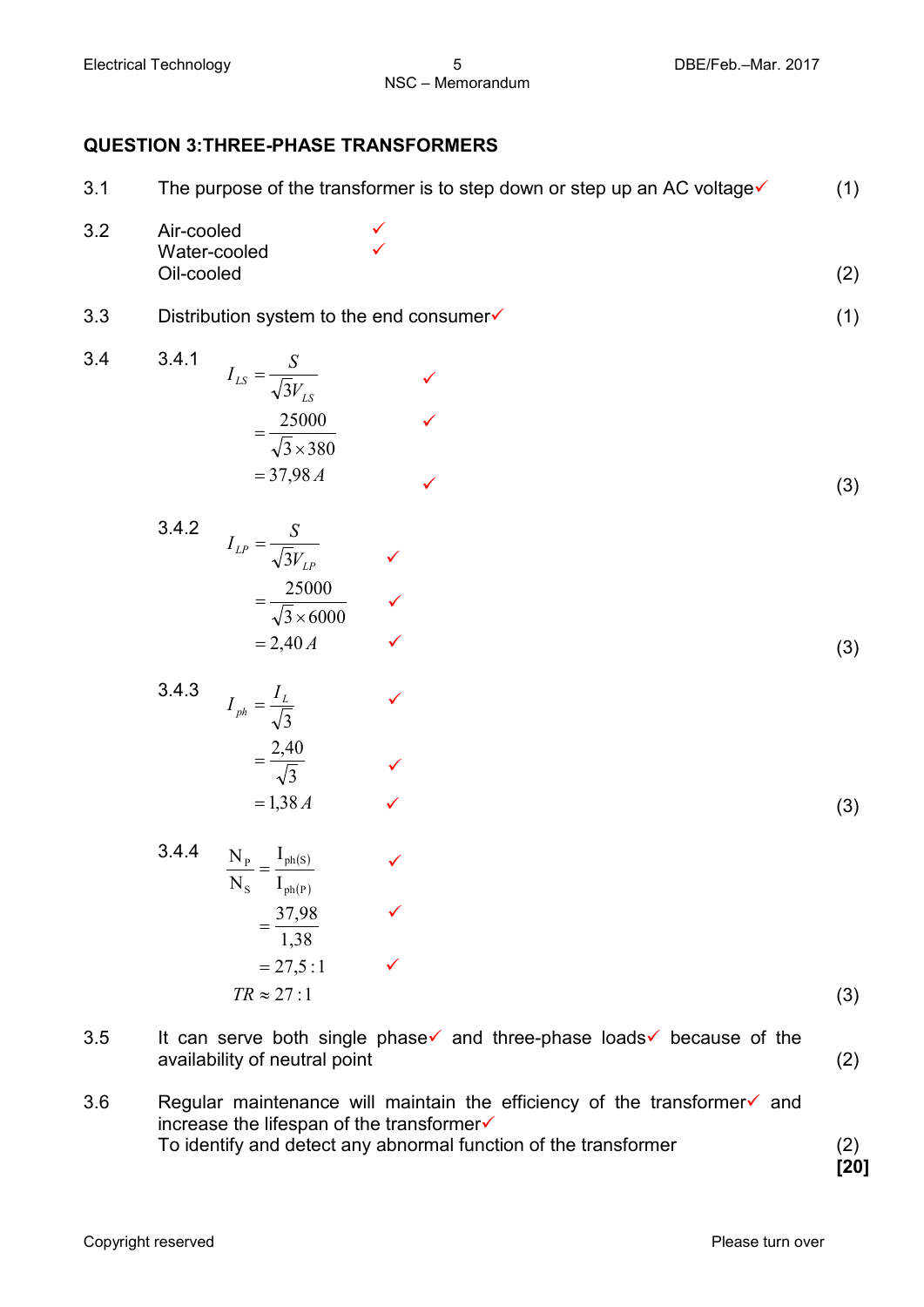#### **QUESTION 4: THREE-PHASE MOTORS AND STARTERS**

| 4.1 | They require less maintenance as they do not have as many parts as a single<br>phase motor√<br>For the same size frame as a single phase motor they deliver a higher torque.                 |                                                                                               |                                                                                                                                            |     |
|-----|----------------------------------------------------------------------------------------------------------------------------------------------------------------------------------------------|-----------------------------------------------------------------------------------------------|--------------------------------------------------------------------------------------------------------------------------------------------|-----|
| 4.2 | If the rotor is not rotating freely and switched on it may cause extensive<br>damage $\checkmark$ to the motor or the operator may get injured $\checkmark$                                  |                                                                                               |                                                                                                                                            |     |
| 4.3 | Check that all electrical connections are secure <del>V</del><br>Check the insulation resistance between windings $\checkmark$<br>Check the insulation resistance between windings and earth |                                                                                               |                                                                                                                                            |     |
| 4.4 | Electrical connection would indicate that there is a short circuit between the<br>rotor and stator√ which is a fault condition which could cause damage to the<br>motor.<br>$\checkmark$     |                                                                                               |                                                                                                                                            |     |
| 4.5 | $I^2$ R losses $\checkmark$<br>Iron losses                                                                                                                                                   | Mechanical loses √                                                                            |                                                                                                                                            | (2) |
| 4.6 | 4.6.1                                                                                                                                                                                        | $P_{out}(100) = S \times \cos \theta$<br>$= 15000 \times 0.8$<br>$= 12000 W$<br>$=12kW$       |                                                                                                                                            | (3) |
|     | 4.6.2                                                                                                                                                                                        | $P_{out} = Pout(100) \times \eta$<br>$= 12000 \times 0.95$<br>$= 11.4 \, kW$                  | $\checkmark$                                                                                                                               | (3) |
|     | 4.6.3                                                                                                                                                                                        | $I_L = \frac{S}{V_L \times \sqrt{3}}$<br>15000<br>$\frac{1}{380\times\sqrt{3}}$<br>$= 22,79A$ |                                                                                                                                            | (3) |
| 4.7 | 4.7.1<br>4.7.2                                                                                                                                                                               |                                                                                               | More power will be available to do the work required of the motor<br>If the power factor of the motor was improved the voltage would still | (1) |
|     |                                                                                                                                                                                              |                                                                                               |                                                                                                                                            |     |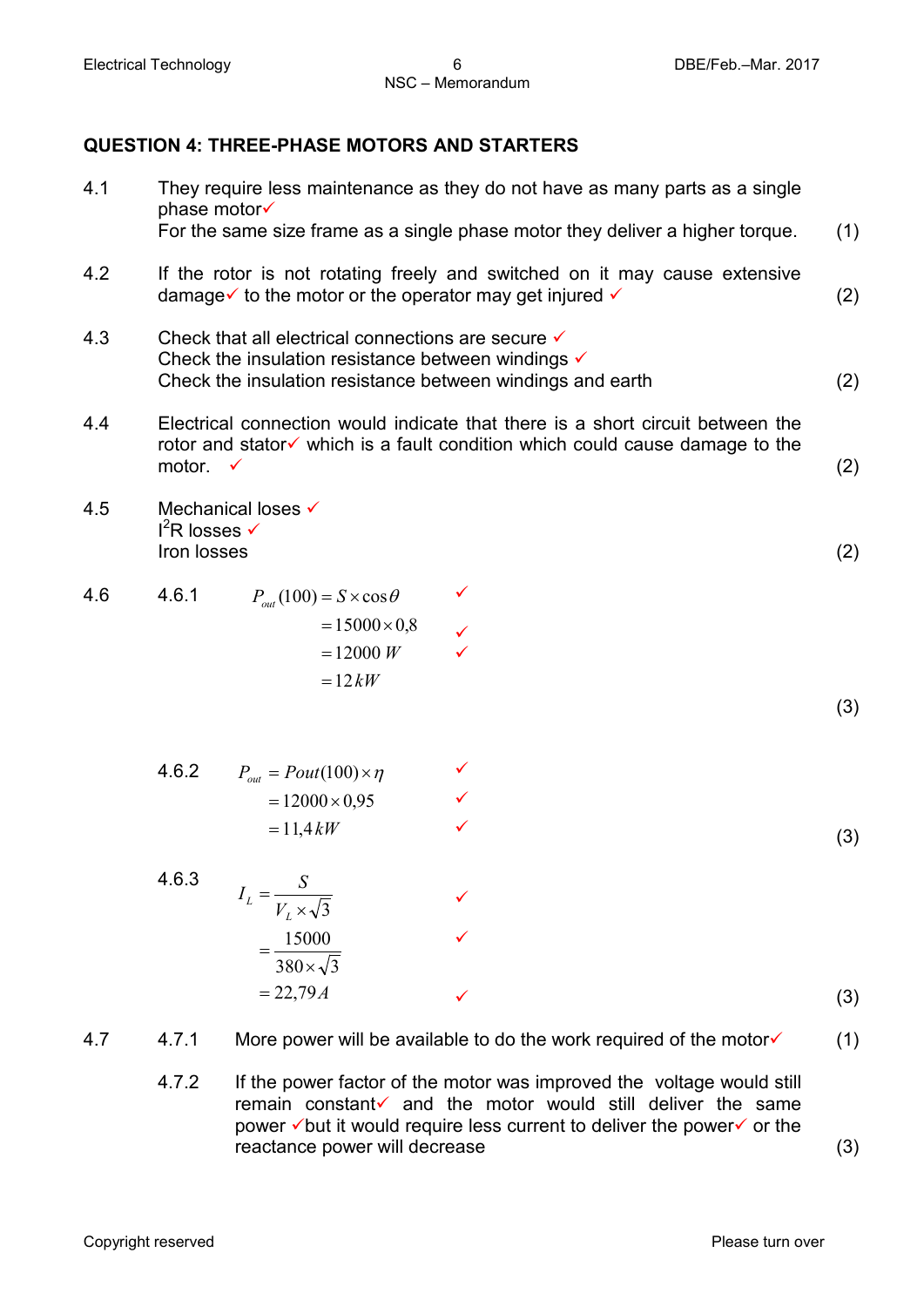| 4.8                    | 4.8.1                                                                                                                                                                                                                                                                                                                   | The starter reduces the voltage across each phase $\checkmark$ by connecting<br>the motor in star $\checkmark V_{\rm PH} = \frac{V_{\rm L}}{\sqrt{3}}$                                                                                                                                                                                                          |             |  |  |  |  |
|------------------------|-------------------------------------------------------------------------------------------------------------------------------------------------------------------------------------------------------------------------------------------------------------------------------------------------------------------------|-----------------------------------------------------------------------------------------------------------------------------------------------------------------------------------------------------------------------------------------------------------------------------------------------------------------------------------------------------------------|-------------|--|--|--|--|
|                        |                                                                                                                                                                                                                                                                                                                         | This reduction in voltage across each phase will reduce the current<br>in each phase $\checkmark$                                                                                                                                                                                                                                                               | (3)         |  |  |  |  |
|                        | 4.8.2                                                                                                                                                                                                                                                                                                                   | At start the motor draws more current than normal full load current√<br>this can cause the motor to experience unnecessary tripping $\sqrt{a}$ s<br>the protection will be set to close to full load current. Reducing the<br>current at start reduces the unnecessary tripping.                                                                                | (3)         |  |  |  |  |
|                        | 4.8.3                                                                                                                                                                                                                                                                                                                   | The overload unit relay offers protection to the motor and<br>operator ∕under fault conditions. ∕ It will operate removing power<br>from the motor making conditions safe. $\checkmark$                                                                                                                                                                         | (3)         |  |  |  |  |
|                        | 4.8.4                                                                                                                                                                                                                                                                                                                   | When connected in the star mode $MC_2$ (N/C) contacts $\checkmark$ which are<br>N/C contacts on the star contactor $\checkmark$ will be open as the star<br>contactor is energized $\checkmark$ These contacts are in series with the delta<br>contactor coil is so will prevent the coil from been energized when<br>the motor is running in star $\checkmark$ | (5)         |  |  |  |  |
| 4.9                    | The frequency of the voltage and current supplied to the motor determines the<br>speed at which induction motors will operate $N_s = f/p \checkmark$ this means that if the<br>frequency changes so may the speed of induction motors operating v which<br>may be problematic depending upon the function of the motor. |                                                                                                                                                                                                                                                                                                                                                                 |             |  |  |  |  |
| 4.10                   |                                                                                                                                                                                                                                                                                                                         | The speed is indirectly proportional to the number of pole pairs. $\checkmark$                                                                                                                                                                                                                                                                                  | (1)<br>[40] |  |  |  |  |
| <b>QUESTION 5: RLC</b> |                                                                                                                                                                                                                                                                                                                         |                                                                                                                                                                                                                                                                                                                                                                 |             |  |  |  |  |
| 5.1                    | Inductance of the inductor√<br>Applied frequency√                                                                                                                                                                                                                                                                       |                                                                                                                                                                                                                                                                                                                                                                 | (2)         |  |  |  |  |
| 5.2                    | An increase in the capacitance of a capacitor will result in a decrease in the<br>capacitive reactance of a capacitor. v                                                                                                                                                                                                |                                                                                                                                                                                                                                                                                                                                                                 |             |  |  |  |  |
| 5.3                    | Resonance is when the capacitive reactance of a circuit is equal to the<br>inductive reactance of a circuit√<br>The resistance is equal to the impedance and $\checkmark$ $\theta$ = 0 $\checkmark$                                                                                                                     |                                                                                                                                                                                                                                                                                                                                                                 |             |  |  |  |  |
| 5.4                    | 5.4.1                                                                                                                                                                                                                                                                                                                   | $X_L = 2\pi fL$<br>$= 2 \times \pi \times 50 \times 400$ mH<br>$= 125,66 \Omega$                                                                                                                                                                                                                                                                                | (3)         |  |  |  |  |
|                        |                                                                                                                                                                                                                                                                                                                         |                                                                                                                                                                                                                                                                                                                                                                 | (3)         |  |  |  |  |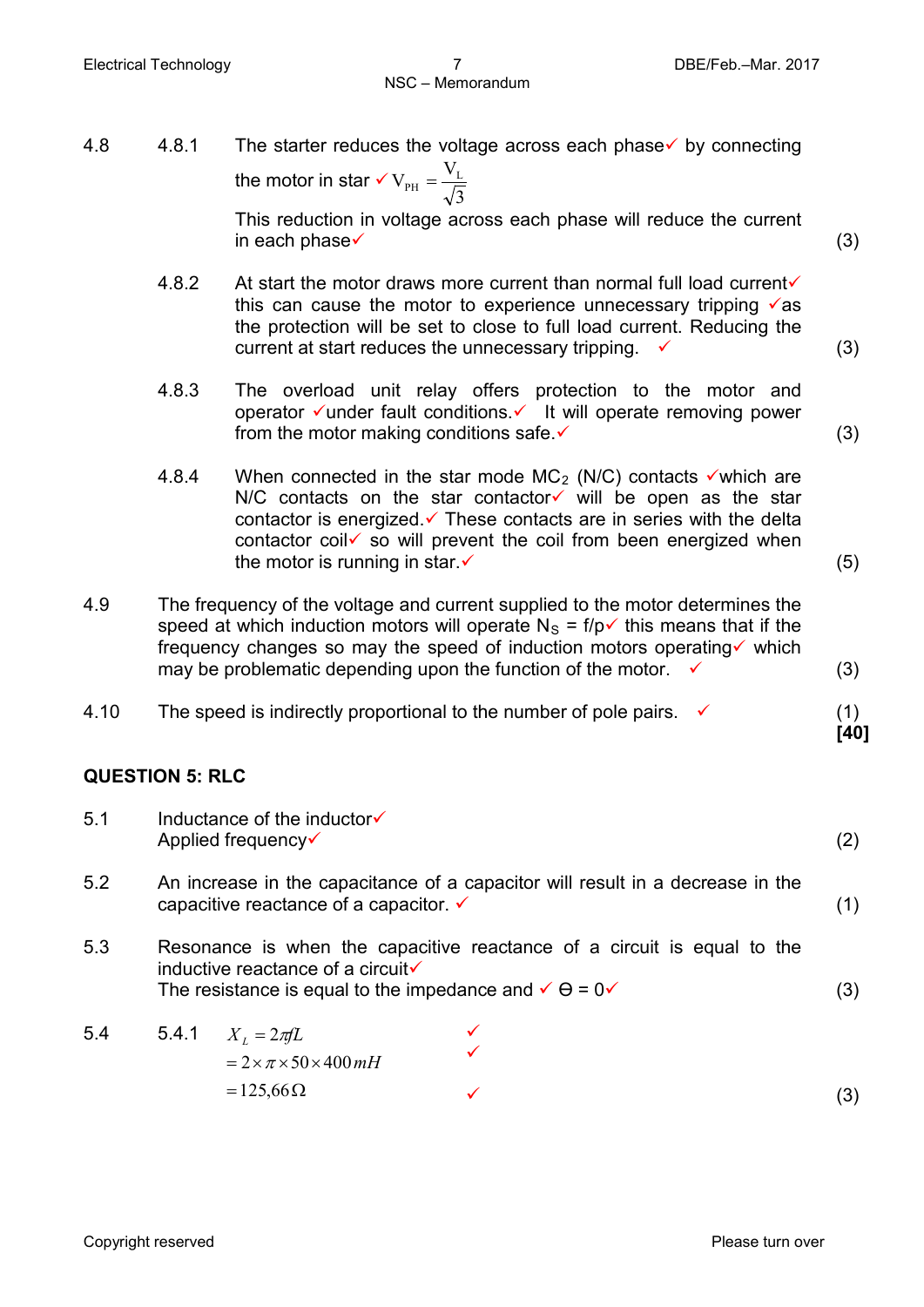$\checkmark$  (3)

5.4.2  
\n
$$
X_c = \frac{1}{2\pi fC}
$$
\n
$$
= \frac{1}{2 \times \pi \times 50 \times 47 \times 10^{-6}}
$$
\n
$$
= 67,72\Omega
$$
\n5.4.3  
\n
$$
Z = \sqrt{R^2 + (X_L - X_C)^2}
$$
\n
$$
= \sqrt{20^2 + (125,66 - 67,72)^2}
$$
\n
$$
= 61,29\Omega
$$
\n(3)

5.4.4  
\n
$$
Q = \frac{1}{R} \sqrt{\frac{L}{C}}
$$
\n
$$
= \frac{1}{20} \sqrt{\frac{400 \times 10^{-3}}{47 \times 10^{-6}}} \qquad \checkmark
$$
\n
$$
= 4,61
$$
\n(3)

5.5 The circuit is more inductive  $\checkmark$  because the inductive reactance is larger than the capacitive reactance  $\checkmark$  (2) **[20]**

#### **QUESTION 6: LOGIC**

| 6.1 | 6.1.1 | Programmable Logic Controller√                                                                                                                                                                                                                                                                                                                                                 | (1) |
|-----|-------|--------------------------------------------------------------------------------------------------------------------------------------------------------------------------------------------------------------------------------------------------------------------------------------------------------------------------------------------------------------------------------|-----|
|     | 6.1.2 | - PLC control allows for easy quick change to be made to a system<br>without having to do major rewire.<br>PLC programs can be stored electronically. $\checkmark$<br>PLC control reduces components therefore reducing the size of<br>control panels.<br>Reduction in the components used reduces cost.<br>Less/No moving parts depending on the type of PLC<br>More reliable | (2) |
|     | 6.1.3 | - Stop button $\checkmark$<br>- Start button√<br>- Overload contact                                                                                                                                                                                                                                                                                                            | (2) |
|     | 6.1.4 | - Relays√<br>- Contactors<br>- Power transistors                                                                                                                                                                                                                                                                                                                               | (1) |
|     | 6.1.5 | A series of instructions v written in ladder logic/function block or<br>instruction list $\checkmark$ that is used to control the operation of a PLC. $\checkmark$                                                                                                                                                                                                             | (3) |
|     | 6.1.6 | Cell phone√<br>Computer<br>Programming cable                                                                                                                                                                                                                                                                                                                                   | (1) |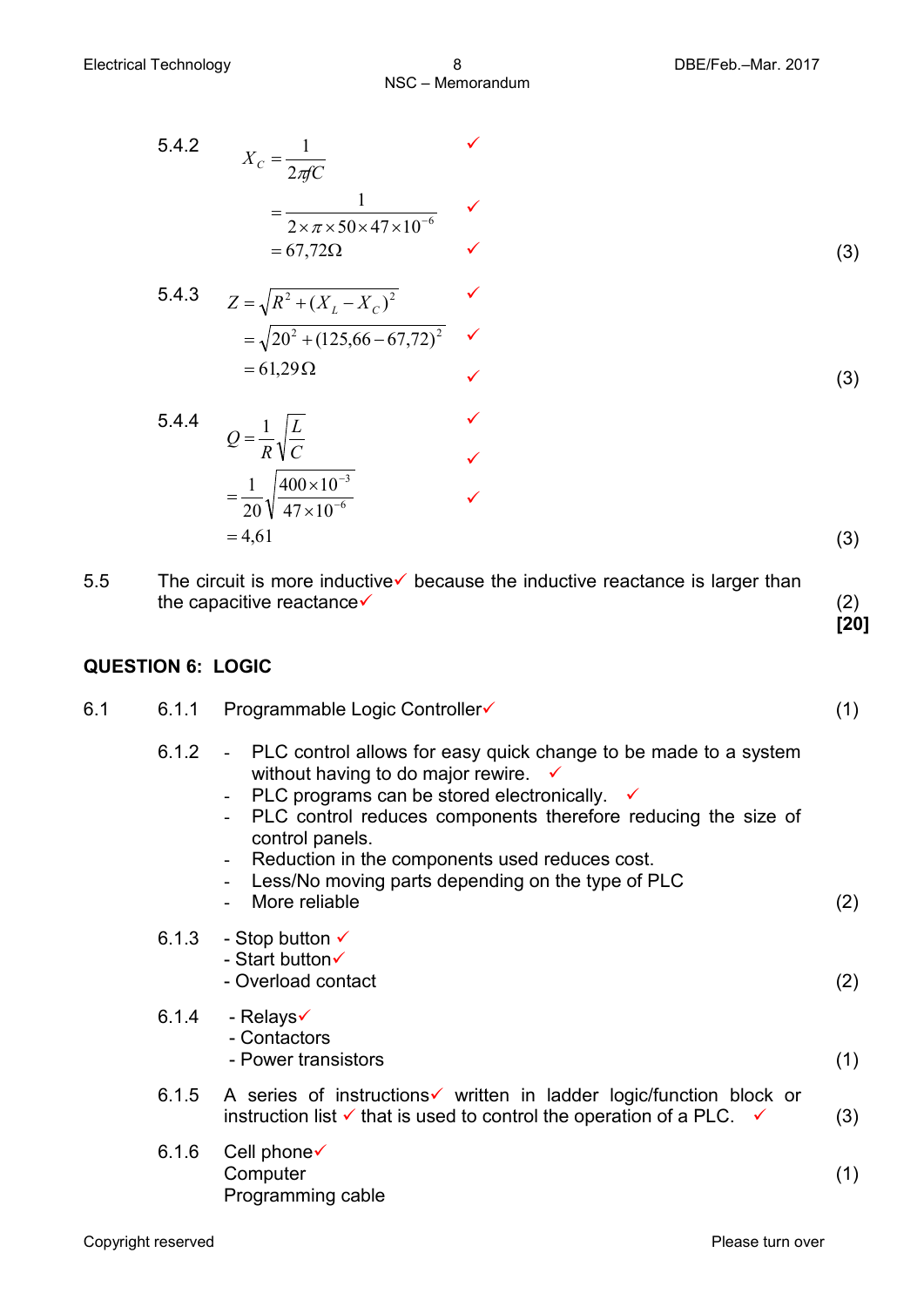

(5)

6.2 
$$
X = \overline{D} E F + \overline{D} \overline{E} F + D E F + D \overline{E} F
$$
  
\n
$$
= E F(\overline{D} + D) + \overline{E} F(\overline{D} + D) \checkmark
$$
  
\n
$$
= E F(1) + \overline{E} F(1) \checkmark
$$
  
\n
$$
= F(E + \overline{E}) \checkmark
$$
  
\n
$$
= F \checkmark
$$
 (6)

6.3



$$
X = \overline{A} \overset{\checkmark}{B} + B C \overset{\checkmark}{}
$$

(8)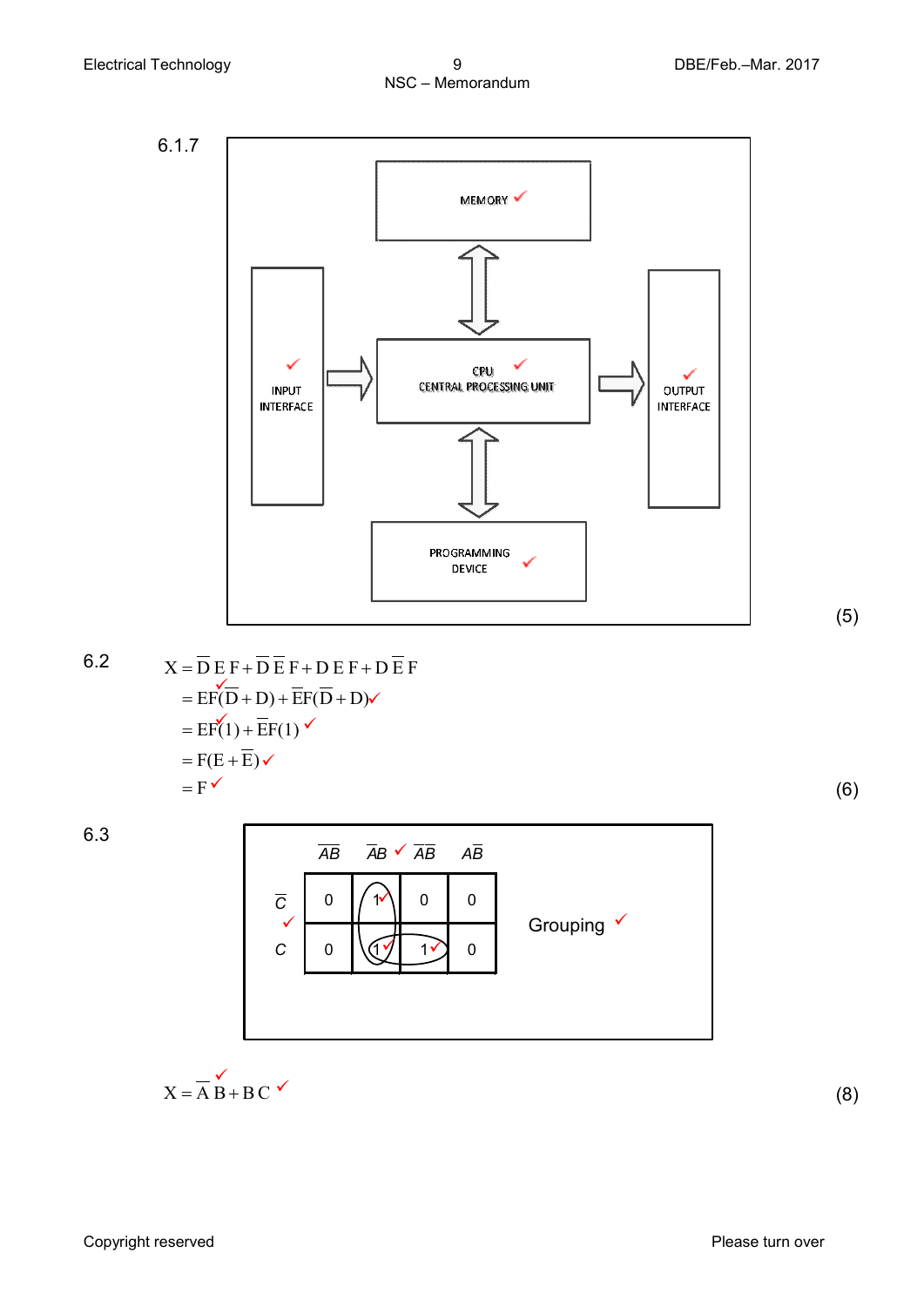

#### **QUESTION 7: AMPLIFIERS**



7.2 Open loop voltage gain is infinite  $\checkmark$ Input impedance is Infinite Output impedance is zero <del>✓</del> Infinite bandwidth (3)

(5)

7.3 OP-amp circuits are placed in IC packages for protection  $\checkmark$  and for easy circuit use.  $\checkmark$ Op-amps are packaged as an integrated circuit in a hard plastic body with external pins for connections into circuits (Accept any relevant answer (physical packaging, bubble wrap, etc.) (2)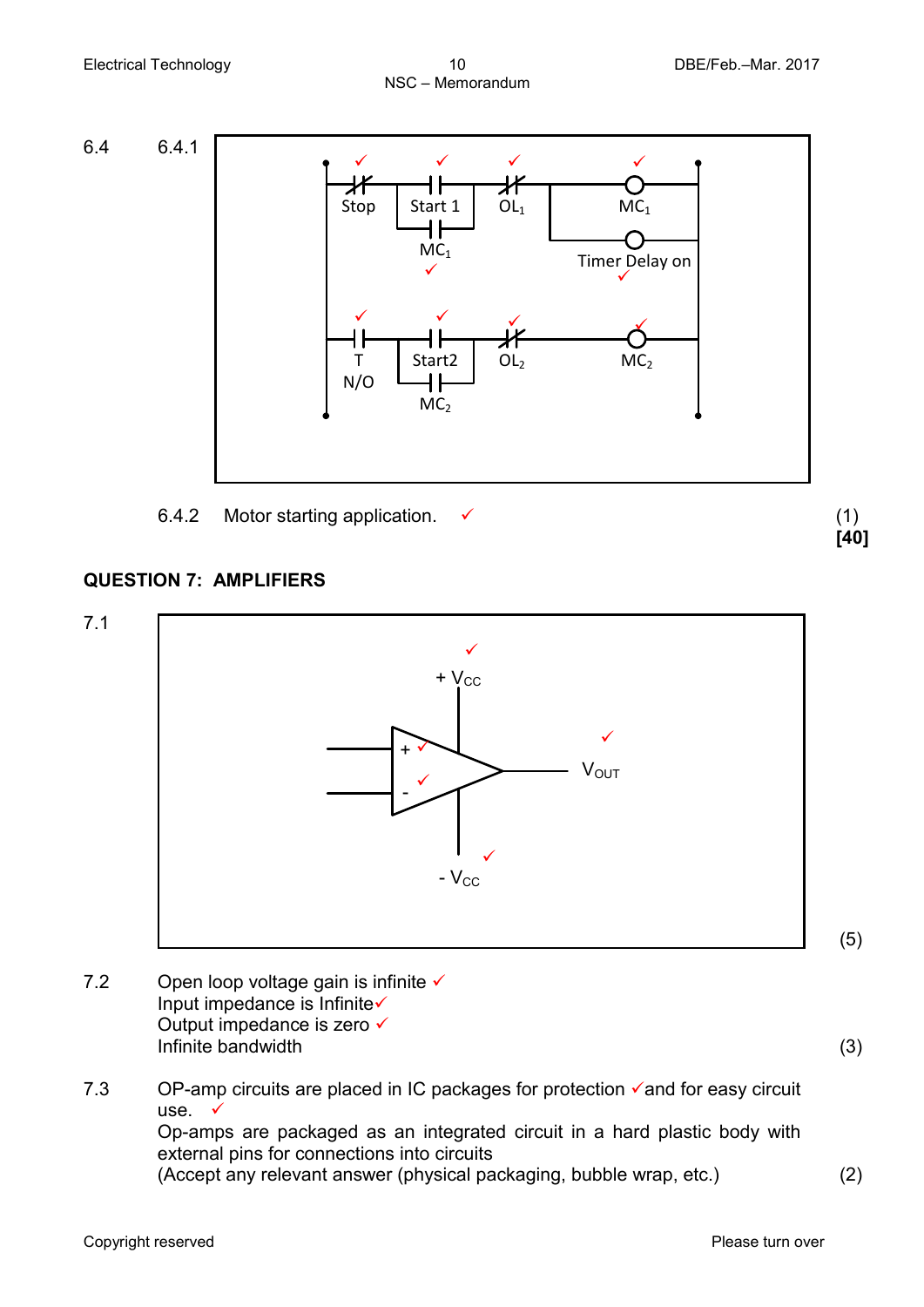- 7.4 Negative feedback occurs when a portion of the output signal in the op-amp circuit is feedback vto the input but 180° out of phase with the input  $\checkmark$  therefore subtracted from the input.  $\checkmark$  (3)
- 7.5 Reduces distortion and noise  $\checkmark$ Increases stability of the amplifier  $\checkmark$ Increases the bandwidth of the amplifier Output is predictable (2)



Must show amplification Correct phase√  $Inversion \checkmark$  (3)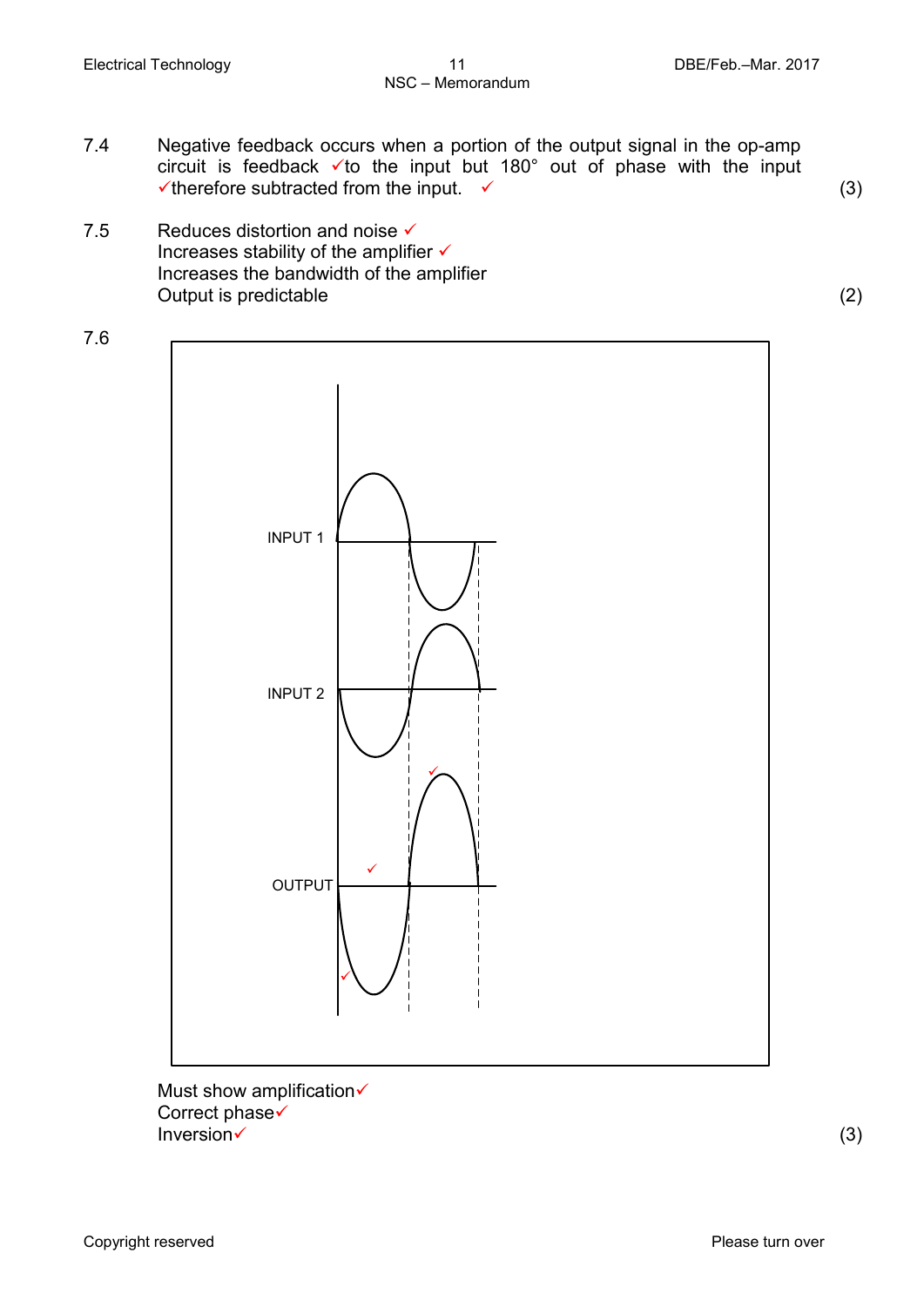

7.7.4 If R<sub>F</sub> is decreased, the gain of the op-amp will decrease  $\checkmark$  as the gain is directly proportional to the value of the  $R_F$ .  $\checkmark$  (2)